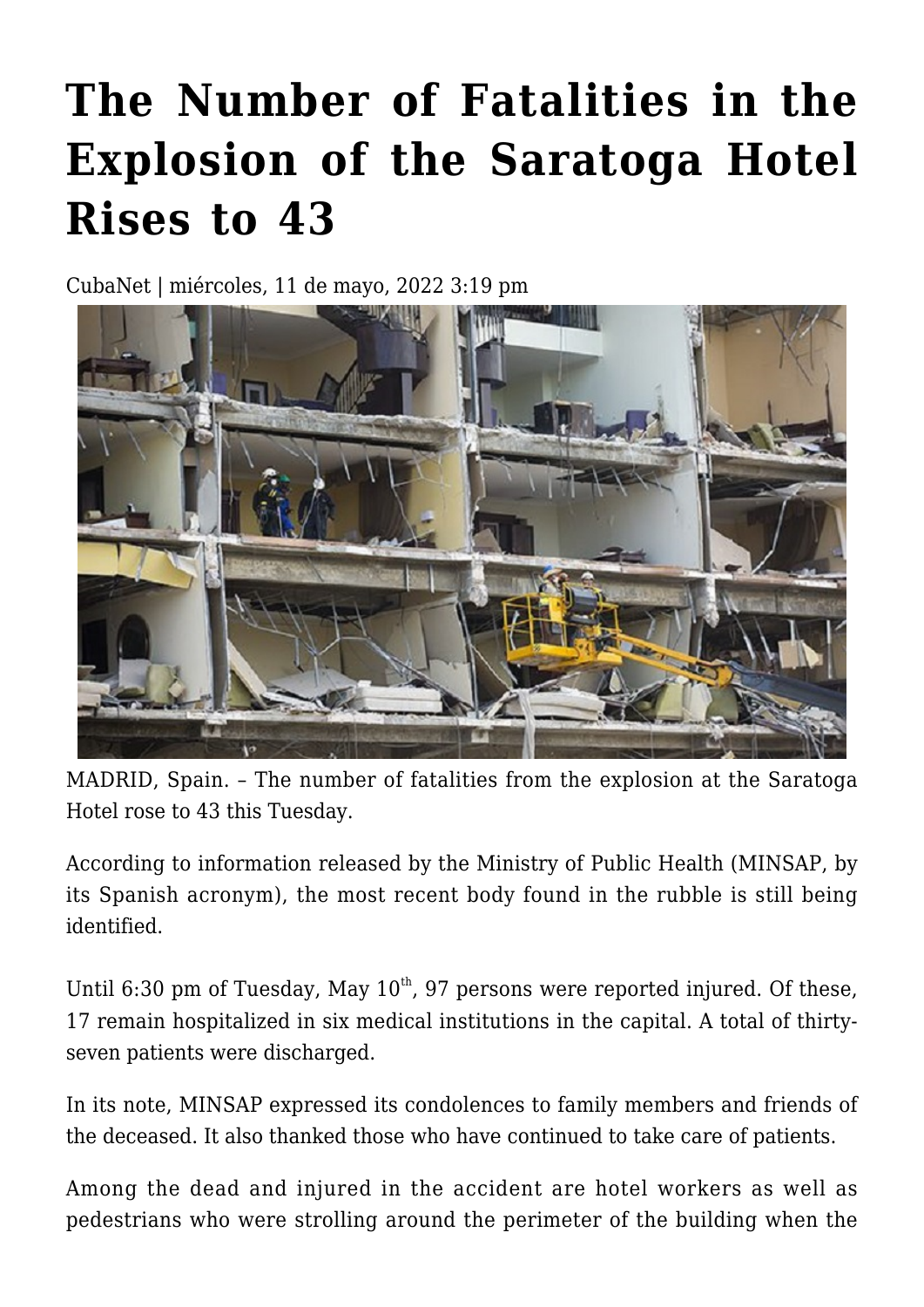explosion occurred.

All the fatalities are Cuban nationals, with the exception of a 28-year-old Spanish woman, Cristina López-Cerón Ugarte. The young woman was visiting the island with César, her fiancé, who remains in serious condition.

Up to now, there are still three hotel workers missing.

The collapse also resulted in damages to 38 residences near the hotel. Communist Party First Secretary for Havana, Luis Antonio Torres Iríbar, stated that "22 families were evacuated and transferred to Villa Panamericana, a total of 69 persons; the rest evacuated their homes out of their own volition."

Explosion in the hotel

The explosion at the hotel facility occurred last Friday, May  $6<sup>th</sup>$ , at 10:50 am Cuba time.

At the time of the explosion, 51 workers were inside the building readying the

hotel for its reopening. The hotel was schedule to reopen on Tuesday, May  $10^{\rm th}$ , after being closed for two years as a result of the COVID-19 pandemic.

According to Cuban authorities, the cause of the explosion was a gas leak that occurred when a liquid gas tanker truck was refilling a hotel container.

The Saratoga Hotel

Located in Paseo del Prado in Havana, one of the busiest areas in the city, the hotel building was constructed in 1880 and, at first, served as a warehouse. It wasn't inaugurated as a hotel until 1933.

In 2005, the Office of the Havana Historian undertook a major renovation to commemorate the 486<sup>th</sup> anniversary of the founding of the City of Havana. That year, it reopened as a luxury 5-star hotel.

The hotel was equipped with 96 guest rooms, three bards, two restaurants and a business center. Afterward, a spa and a high-end gym were added. In addition, its roof terrace was remodeled to include a swimming pool that features a panoramic view of the city.